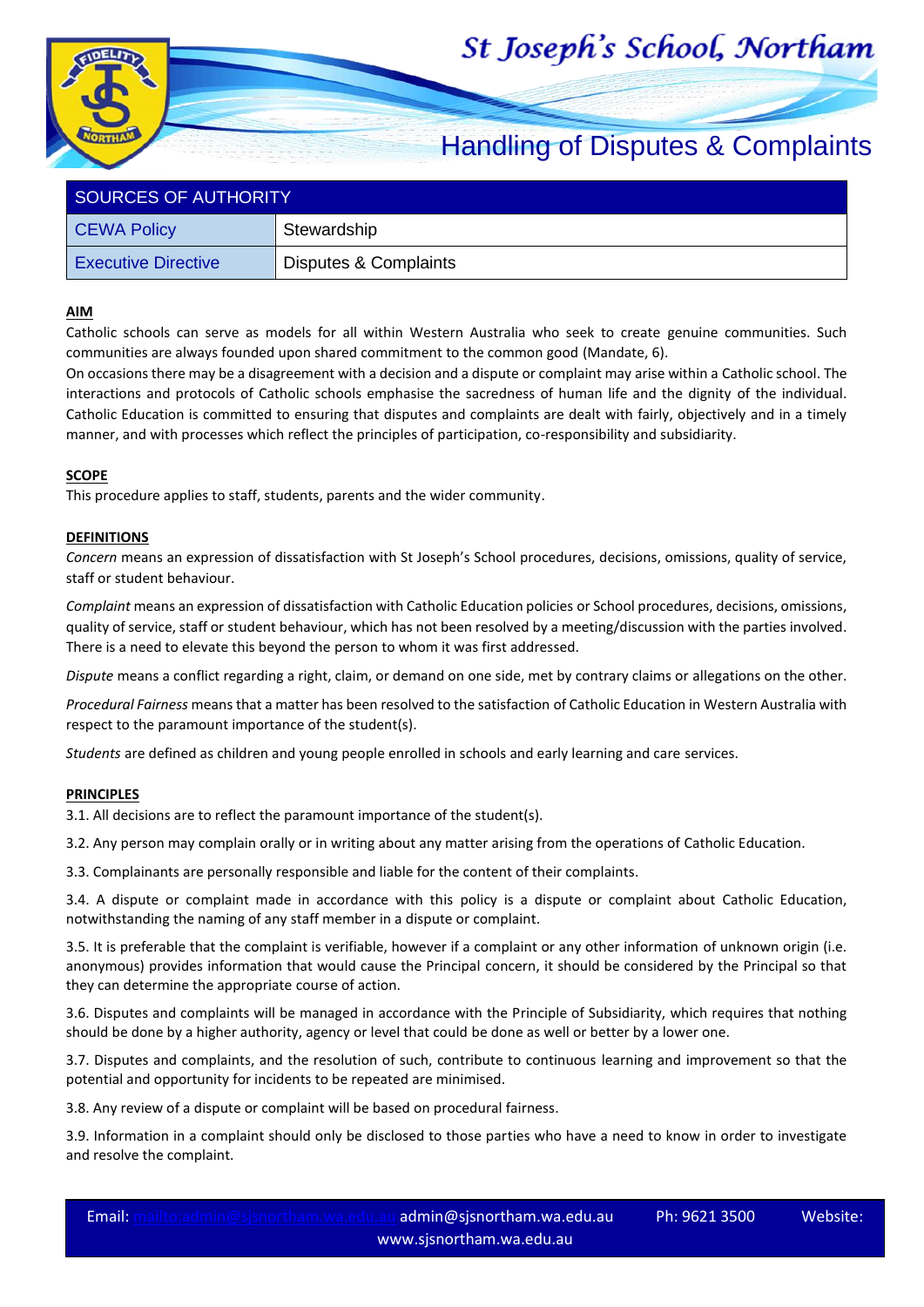3.10. Once a decision has been made, parties may request a review of the decision in accordance with Procedures, including escalating the dispute or complaint to the Executive Director of Catholic Education in WA and / or Congregational Leader or employer.

### **PROCEDURES**

4.1. Information about the process for dealing with disputes and complaints must be made readily available to parents, students and staff. This can be via a range of media; it will be available on the school website and typically included in the Parent Handbook.

4.2. A dispute or complaint can be made by any person regarding the provision of education or related matter. Depending on the nature and level of the complaint, it should be made in writing. Where an immediate party cannot be identified, such as if it is anonymous or from an unverifiable source, the information should be assessed and duly considered.

4.3. Where there is an appropriate Catholic Education Commission of WA policy statement that provides a specific mechanism for addressing the dispute or complaint, that policy statement shall be followed.

4.4. Where there is a binding legislative or regulatory mechanism (including an Enterprise Bargaining Agreement) that addresses the issue raised in the dispute or complaint, that legislative or regulatory mechanism shall be followed.

4.5. When a dispute or complaint arises, the immediate parties involved should attempt to resolve the issue in the first instance.

4.6. Parties may involve a support person(s) to assist them in resolving the dispute or complaint.

4.7. Should a complainant be dissatisfied with the resolution as a result of involvement of the immediate parties, or if there are unique circumstances, the matter can be referred to the next level by the complainant, for example, to the principal.

4.8. The principal is responsible for the resolution of disputes or complaints within the school referred to them by the immediate parties, in accordance with procedural fairness.

4.9. Where a dispute or complaint is about the principal and there is not likelihood that it can be resolved directly with the principal, the immediate parties may refer the dispute or complaint to the School Improvement Advisor.

4.10. A principal must be mindful of managing the wider effects that a dispute or complaint may have on the workplace beyond its resolution.

4.11. The principal may request external assistance and expertise (including mediation), including the involvement of the CEWA Employment and Community Relations Team to assist in the resolution of a dispute or complaint.

4.12. The principal shall inform the complainant (unless anonymous) and relevant parties of the outcome of their decision.

4.13. The principal shall maintain appropriate records of the relevant particulars used to make a decision in response to any formal dispute or complaint. Where applicable this will include any statements made by the parties involved.

4.14. Any party may request a review of the principal's decision, in writing, to the Executive Director of Catholic Education and/or Congregational Leader or employer.

4.15. The Congregational Leader or employer of the order or other accountable school will review the dispute or complaint or may request through the Executive Director of Catholic Education, that the CEWA undertake the review.

4.16. The dispute or complaint shall be promptly acknowledged in writing unless the complainant is anonymous and cannot be identified.

4.17. The Executive Director of Catholic Education shall ensure a formal examination and investigation of the complaint and/or areas of disputation.

4.18. The parties to the dispute or complaint shall be notified of the finding(s) of the dispute or complaint, including the basis of the finding(s). There is no duty to notify an anonymous complainant.

An individual has the right to make an appeal to the Minister for Education about a dispute or complaint (School Education Act 1999). An appeal will only be heard on a breach in process and will not be a re-examination of the merits of the case. A person may make a complaint to an external body or tribunal at any time. The relevant person (i.e. the principal) may choose to suspend addressing the complaint until the external body or tribunal rules on the complaint, or the external complaint is directed back to Catholic Education for resolution.

The Director General of the Department of Education is responsible for ensuring that the school observes the registration standards, including the standard about its complaints handling system. Any student, parent or community member is entitled to contact the Director General with concerns about how the school has dealt with a complaint. Information is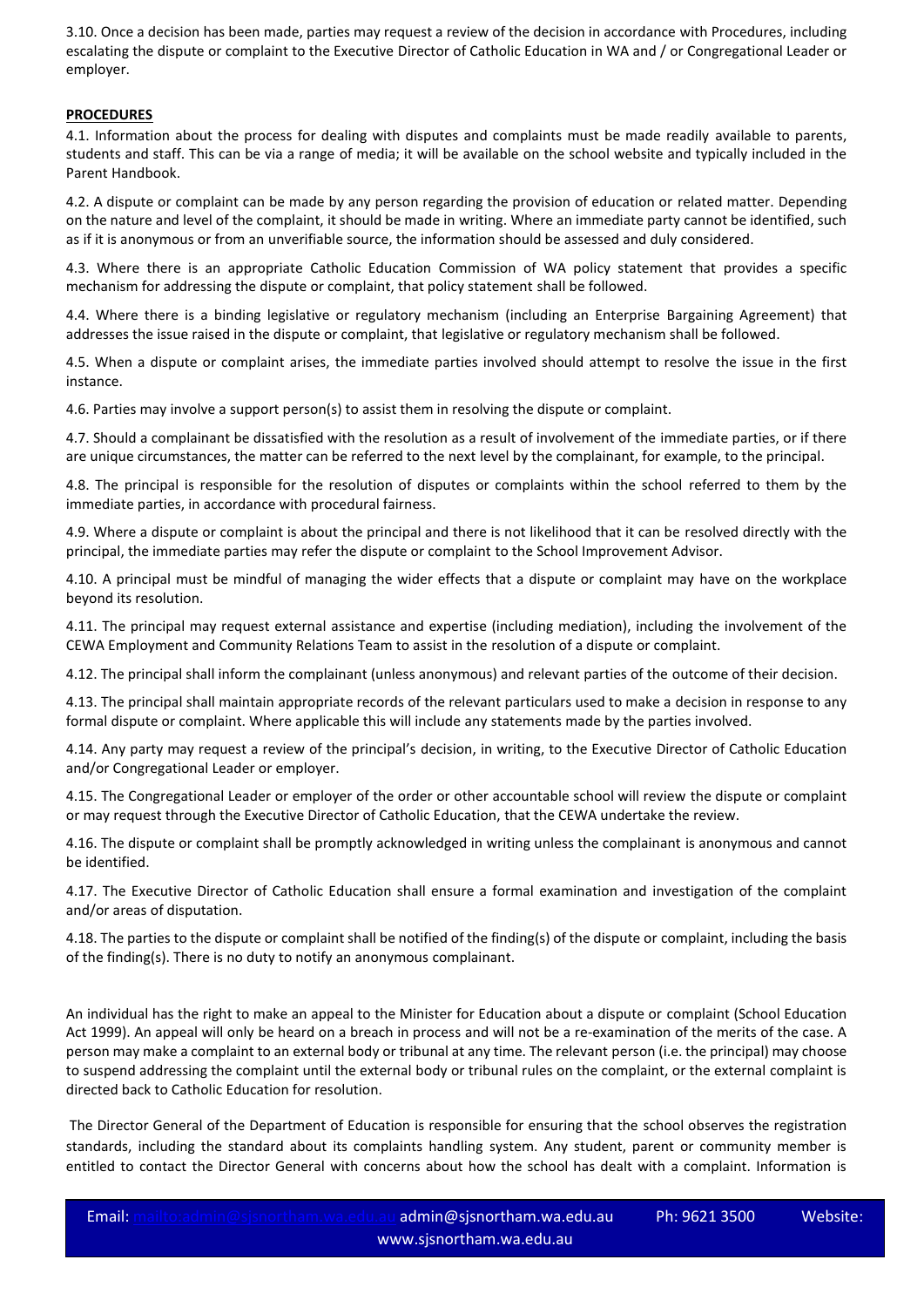available on the Department of Education website. While the Director General may consider whether the school has breached the registration standards, they do not have the power to intervene in a complaint or override the school's decision.

## Flowchart for dealing with Disputes and Complaints



| Authorised by          | Andrea Woodgate | Signature:        | Awoodgate |
|------------------------|-----------------|-------------------|-----------|
|                        |                 | Date: 31 Oct 2021 |           |
| <b>Effective Date:</b> | Oct 2021        | Next Review:      | 2024      |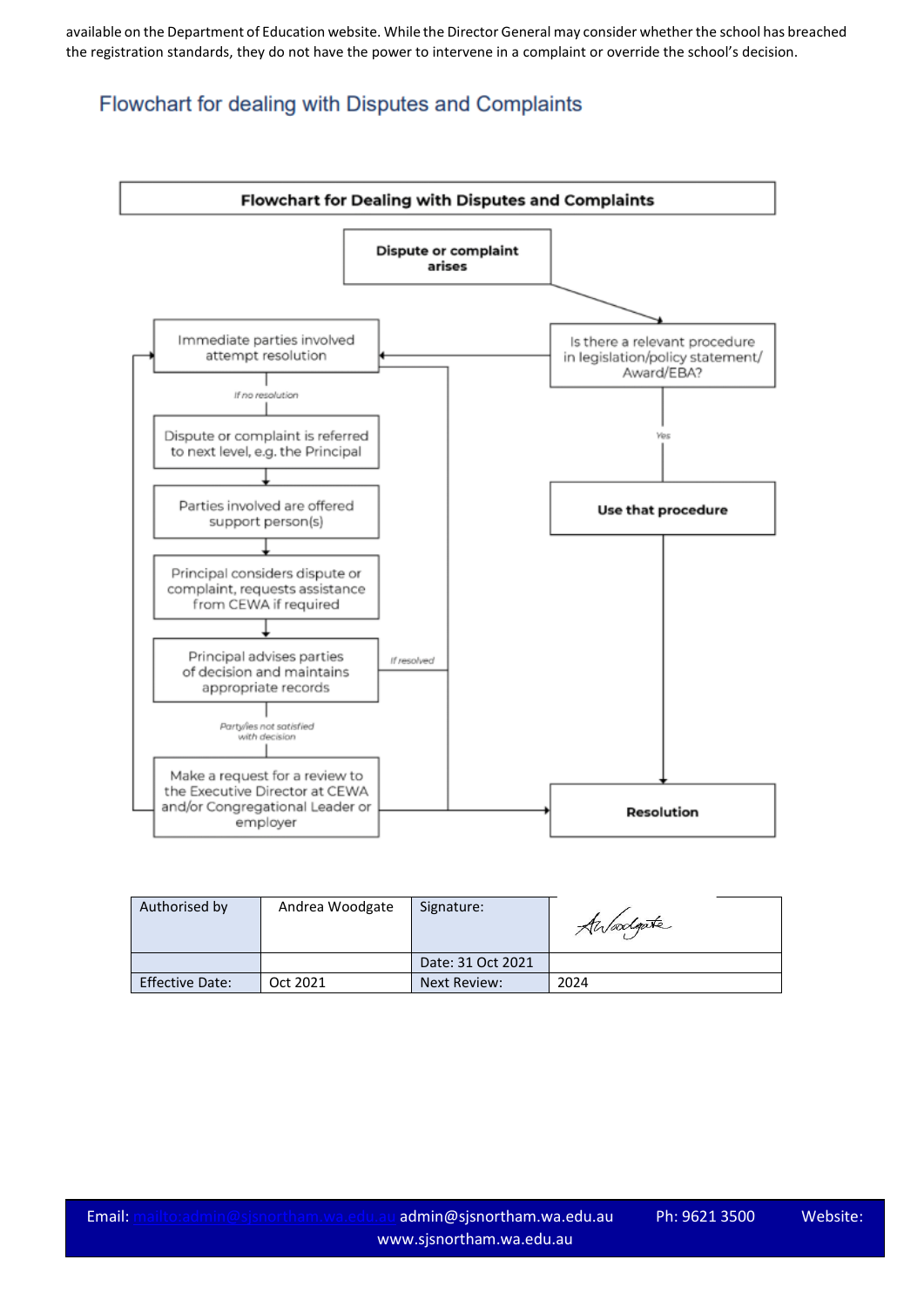# **Dispute & Complaint Resolution** Frequently Asked Questions

# I don't want to complain as such, but there is something I am concerned about or wish to offer feedback on

The School is here for you and your child, and we want to hear your views and your ideas. It is better to raise issues early, before they become bigger. Contact the School via, phone, email or the feedback form on the School App and Website.

If as parents you have concerns, you are entitled to raise them. If in doubt, you should contact the school, as we are here to help.

## How should I offer feedback or raise a concern?

When you contact the School, ask to speak to the appropriate staff member. If you are unsure who to speak to, be as clear as possible about what the issue is, and the receptionist will connect you to the relevant person.

Members of staff are happy to help. It may be best to start with the person most closely concerned with the issue – for example, to raise academic or general progress with the Class teacher (Primary), Cluster Leader (Primary) Home Room Teacher (Secondary), Subject Teacher (Secondary), House Coordinator (Secondary), Head of Learning Area (Secondary). They should be able to sort things out quickly.

However, you may prefer to take the matter to a more senior member of staff: Head of Primary, Head of Secondary , Teaching & Learning Coordinator (for academic matters Years 7-12), Religious Education Coordinator K-12 or Principal.

# Steps in raising a concern

- 1. Speak or write to the person involved (e.g. classroom teacher, home room teacher, coach) *If not resolved, then*
- 2. Speak or write to the relevant department leader (e.g. Cluster Leader Pre K-Yr 2, Cluster Leader Year 3-6, House Coordinator or Head of Learning Area)
- *If not resolved, then* 3. Speak or write to a member of the College Leadership Team (e.g. Head of Primary, Head of Secondary, Teaching & Learning Coordinator 7- 12, Religious Education Coordinator or Business Manager)
- *If not resolved, then* 4. Speak or write to the Principal

#### **Complaints About Child Safety Incidents or Concerns At or Involving the School or its Staff Members**

Complaints about or allegations of breaches of the Child Safe Codes of Conduct; child abuse, grooming or other harm of a current or former student by current or former staff members, current or former students other people on School premises or at School events are managed by the School in a different manner from other complaints. This is because of the additional confidentiality and privacy requirements surrounding these kinds of matters. We refer to these as child safety related complaints. If your complaint is a child safety related complaint, please make your complaint to: the Principal, Andrea Woodgate, on 08 9621 3500 or at [andrea.woodgate@cewa.edu.au,](mailto:andrea.woodgate@cewa.edu.au) or, if this person is the subject of your complaint, please notify the School Improvement Advisor, Kelly Smith or Kelly. Smith@cewa.edu.au

## I am not satisfied with the response I have received so far and I wish to make a complaint

A complaint will be treated as an expression of genuine dissatisfaction that needs to be addressed consistently and given a response. The School follows the Dispute and Complaint Resolution Executive Directive (link can be found on our School website). In general, the School abides by the following principles:

- 1. Individual cases will be considered on their merit<br>2. All cases will be treated with appropriate confider
- All cases will be treated with appropriate confidentiality
- 3. Parents or the community have the opportunity to raise matters with members of staff with whom they feel comfortable or can address the matter
- 4. All complaints raised will be dealt with as a matter of urgency

Email:<mailto:admin@sjsnortham.wa.edu.au> admin@sjsnortham.wa.edu.au Ph: 9621 3500 Website: www.sjsnortham.wa.edu.au